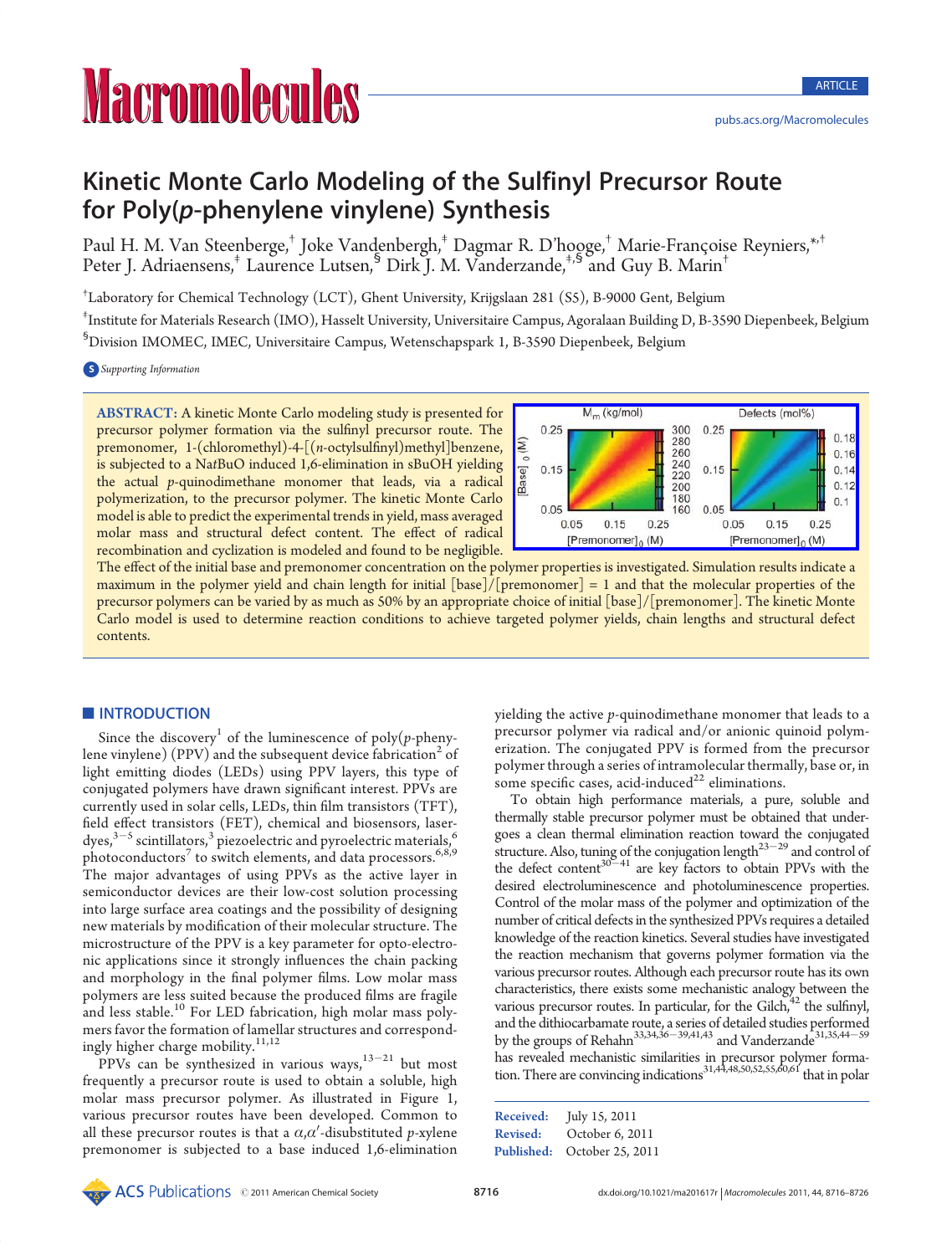

**Figure 1.** Precursor routes toward poly $(p$ -phenylene vinylene) (PPV) derivatives.



Figure 2. Initiator radicals produced by dimerization of the monomer.

aprotic solvents, radical and anionic quinoid polymerization can proceed in parallel; higher molar mass polymer is thought to originate form a radical chain mechanism while a parallel anionic polymerization mechanism produces lower molar masses leading to a precursor polymer which displays a bimodal molar mass distribution.<sup>31,44,48,50,52,55,60,61</sup> In protic solvents, the anionic mechanism seems to be suppressed effectively and high molar mass precursor polymer is produced mainly via a free radical polymerization<sup>33,44,46,48,50,52,53,55,60,62-64</sup> that is initiated by spontaneous dimerization of the active pquinodimethane monomer to dimer diradicals. Experimental and theoretical studies<sup>33,34,36–38,49,53,60,64–68</sup> indicate that the preferred mode of initiation involves formation of the diradical which has both radicals located at terminal CHP groups, see Figure 2.

Two reasons have been put forward to explain the dominance of this initiation path. First,  $C - C$ -bond formation between the two  $CH<sub>2</sub>$  groups is least sterically hindered and, second, both radicals centers are stabilized by the presence of the polarizer P in the terminal CHP-group. Next to chain initiation, the diradical can undergo intramolecular radical recombination leading to the formation of [2.2] paracyclophane sideproducts.<sup>37-39,69</sup> It has been suggested $^{\rm 37-\overline{39},44,65,66,69,70}$  that radical chain propagation is not merely a conventional free radical polymerization but that a more complex binary mechanism is operative in which, next to the "conventional" 1,6-type addition to the radical chain ends, recombination of growing  $\alpha, \omega$ -macro-diradicals can contribute to chain growth too. In contrast to conventional free radical polymerization, recombination of two  $\alpha$ , $\omega$ -macro-diradicals does not lead to a dead polymer but to another  $\alpha, \omega$ -macrodiradical which can grow further by addition of monomer.

As can be seen in Figure 1, the various precursor routes differ in the chemical structure of the leaving group (L) and the polarizer (P). Precursor routes in which the polarizer and leaving group are identical, such as the Gilch,  $^{42}$  the Wessling-Zimmermann/sulfonium,  $^{63}$  the xanthate<sup>28,71,72</sup> and the dithiocarbamate<sup>59,31</sup> routes, offer less synthetic possibilities to improve the quality of the polymer properties than the sulfinyl route which features a differentiation between the alkyl sulfinyl polarizer and the halogen (mostly Cl or Br) leaving group. This differentiation between leaving group and polarizer in the sulfinyl route opens up synthetic possibilities unseen in any other precursor route, such as (i) improved solubility via structural variation of the alkylsulfinyl group, (ii) improved viscosity characteristics, (iii) reduction of the number of defects due to irregular chain growth, and (iv) the use of extended aromatic moieties, all of which enable the synthesis of conjugated polymers with emission wavelengths tuned by molecular structure.

The attractiveness of the sulfinyl precursor route to synthesize high performance PPVs mainly stems from the fact that the sulfinyl group is not prone to basic elimination and its thermal elimination typically requires mild heating. Combined with the excellent leaving capacity of the halogen that ensures quantitative p-quinodimethane formation, the sulfinyl route allows synthesizing pure and thermally stable precursor polymer at low temperatures (Figure 1, STEP 2). In contrast, in the Gilch route, the quinoid polymerization (Figure 1, STEP 2) is accompanied by intramolecular elimination (Figure 1, STEP 3) because the chlorine polarizer in the precursor polymer is prone to basic elimination. This typical elimination behavior of the sulfinyl group has also been exploited to obtain modified PPV derivatives with restricted conjugation length.<sup>73</sup> Controlled oxidation of the sulfinyl precursor polymer produces a polymer that possesses both sulfinyl and sulfonyl groups. Selective elimination of the sulfinyl group is then possible because it can be eliminated at temperatures as low as 140  $^{\circ}$ C, whereas elimination of the sulfonyl group requires temperatures above 400 °C. A similar tuning of the conjugation length was performed for the Wessling route.<sup>24</sup> By precisely controlling the molar fraction of the sulfonyl group, which functions as the defect restricting the conjugation length, the physical properties of the materials can be optimized.

The differentiation between leaving group and polarizer in the sulfinyl route also leads to materials with very low structural defect contents, as shown in a  $^{13}$ C NMR study on labeled polymers:<sup>35</sup> the measured content of defects fell below the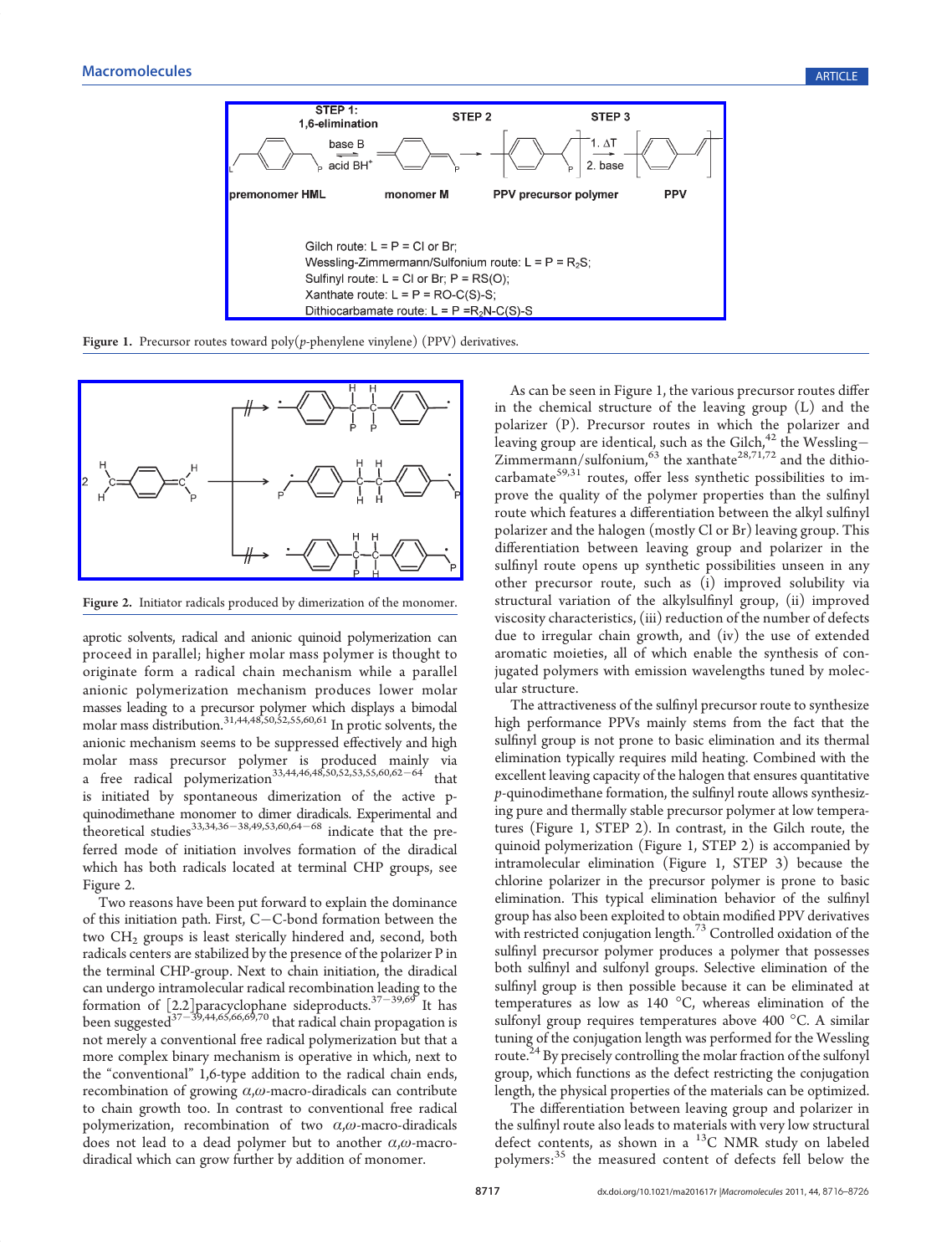

Figure 3. Structural defects resulting from initiation and recombination in precursor routes. Head-to-tail propagation does not lead to structural defects, whereas head-to-head and tail-to-tail propagation are known to be negligible in the sulfinyl route.

detection limit of 0.1%. The formation of polymer chains with low amounts of defects is attributed to the dominant occurrence of head-to-tail addition during chain growth (Figure 3). Defects in the polymer chain such as  $CH<sub>2</sub>-CH<sub>2</sub>$  bonds can be introduced via tail-to-tail addition while  $CHS(O)R-CHS(O)R$ bonds can be formed via head-to-head addition and/or recombination of  $\alpha$ , $\omega$ -macro-diradicals. The only defects formed during the sulfinyl polymerization are believed to be related to initiation (Figure 2 and 4) and recombination. In contrast to the low-defect sulfinyl polymers, the Gilch route was shown<sup>35</sup> to produce higher amounts of structural defects, which were proposed to result from head-to-head and tail-to-tail addition and the occurrence of  $\alpha$ , $\omega$ -macro-diradical recombination. According to Schwalm et al.,<sup>38</sup> the occurrence of  $\alpha$ , $\omega$ -macrodiradical recombination in the Gilch route could explain the tremendously high molar masses (up to one million g/mol) obtained via this PPV precursor route.

Currently, the nature of the termination steps in quinoid polymerization and their influence on the polymer yield, the structural defect content and the molar mass distribution remain unclear. As mentioned above, conventional recombination of radicals does not completely terminate chain growth due to the diradical nature of the propagating species. Also, no obvious reaction path is available for chain termination by disproportionation since the absence of a  $\beta$ -hydrogen at the chain ends prevents  $\beta$ -hydrogen abstraction and double bond formation.<sup>37,38,65</sup> Transfer to solvent or to other transfer agents is largely ineffective to limit the chain length because of the very high propagation rates.37,65,68,69,74 Concerning transfer to polymer, strong indications for the absence of transfer to polymer have been reported by Rehahn's group.<sup>43</sup> According to Schwalm et al.,  $37-39$  this type of polymerization would therefore lead to essentially infinite chain lengths. However, in practice, termination reaction can occur due to the presence

of oxygen<sup>35,44,48,64,65</sup> or other impurities<sup>35,37-39,48,65</sup> in the reaction mixture or by cyclization<sup>68</sup> of the  $\alpha$ , $\omega$ -macro-diradical.

In  $p$ -xylylene free radical polymerization, Errede et al. found<sup>69</sup> that termination does not occur by interaction with atmospheric oxygen and that polymerization proceeds until all monomer is consumed or the radical ends of the linear polymer chains become entrapped in the polymer chain mesh. In diluted solution, the decrease of the radical concentration displayed a second order dependence on the total radical concentration, excluding cyclization as the main termination mechanism for the larger radicals. The formation of cyclic low molar mass products was attributed to cyclization of oligomeric  $\alpha, \omega$ -diradicals.

Despite the immense potential of conjugated polymers, kinetic modeling studies for precursor routes toward PPV synthesis are scarce.  $51,67,75-77$  For the Wessling route, Cho et al.<sup>67,76</sup> have extensively studied the kinetics of monomer formation and polymerization. For the  $p$ -quinodimethane formation, these authors suggested a reversible E1cb mechanism, in which the deprotonation to the carbanion is reversible and the expulsion of the leaving group is the rate-determining step in the elimination reaction. A kinetic model was developed which allowed a good prediction of the polymer yield. However, no attention was given to the modeling of the molecular polymer properties such as average molar mass, defect content and chain length distribution and the occurrence of recombination and cyclization reactions was not considered. For the sulfinyl route, Puyn et al.<sup>77</sup> reported observed rate coefficients for monomer formation from 4-[(n-butylsulfinyl)methyl]-4'-(chloromethyl)benzene with NatBuO in dichloromethane/N-monomethyl formamide and the subsequent polymerization. Recently, Hermosilla et al.<sup>51</sup> studied the kinetics of monomer formation in the sulfinyl precursor route using stop-flow UV-vis spectroscopy and theoretical calculations. Kinetic measurements were performed for various premonomers with NatBuO in pseudo-first-order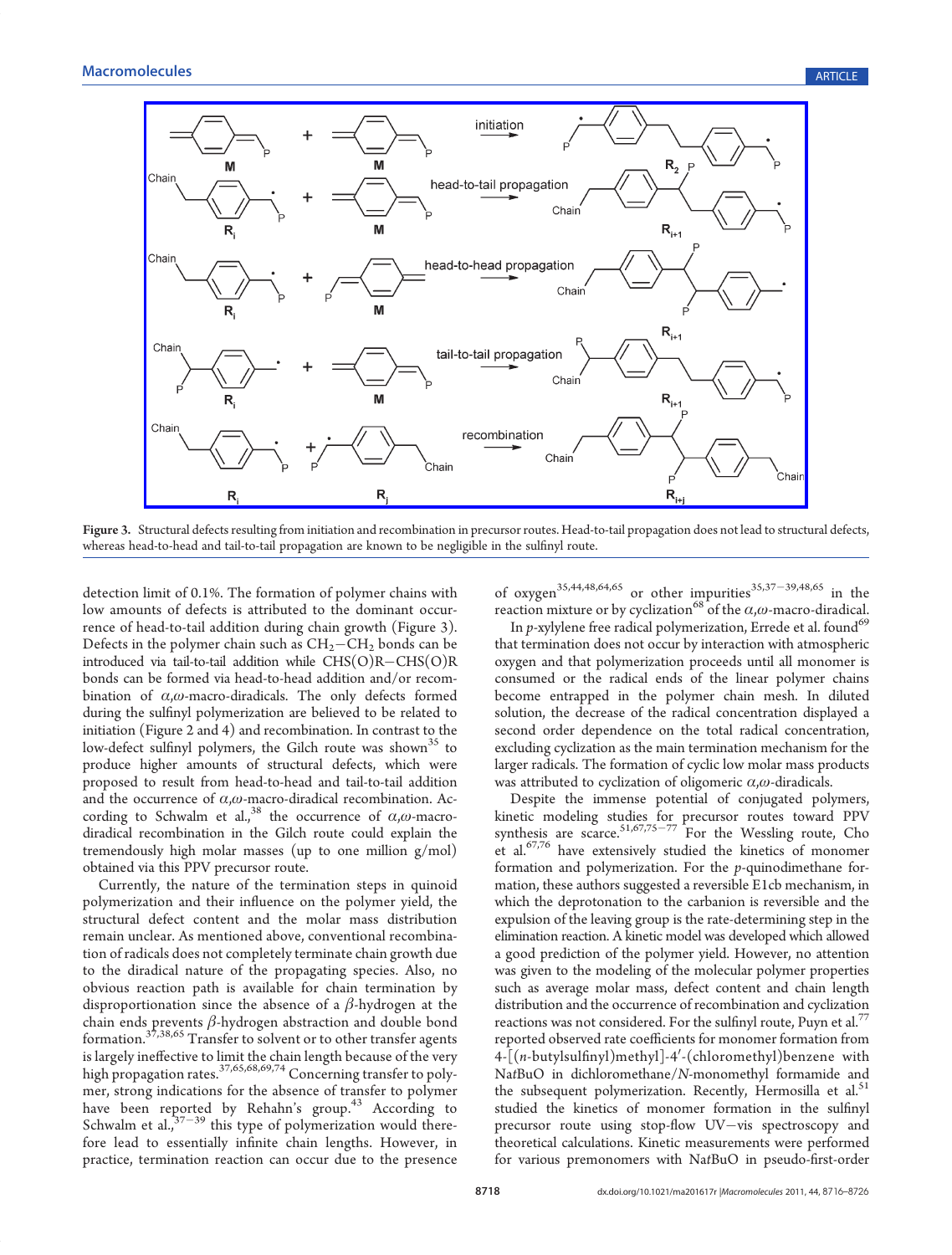

Figure 4. General rea[ction](http://pubs.acs.org/action/showImage?doi=10.1021/ma201617r&iName=master.img-004.png&w=346&h=189) [scheme](http://pubs.acs.org/action/showImage?doi=10.1021/ma201617r&iName=master.img-004.png&w=346&h=189) [for](http://pubs.acs.org/action/showImage?doi=10.1021/ma201617r&iName=master.img-004.png&w=346&h=189) [p-quinodimethane](http://pubs.acs.org/action/showImage?doi=10.1021/ma201617r&iName=master.img-004.png&w=346&h=189) [formation](http://pubs.acs.org/action/showImage?doi=10.1021/ma201617r&iName=master.img-004.png&w=346&h=189) [and](http://pubs.acs.org/action/showImage?doi=10.1021/ma201617r&iName=master.img-004.png&w=346&h=189) [its](http://pubs.acs.org/action/showImage?doi=10.1021/ma201617r&iName=master.img-004.png&w=346&h=189) [consumption](http://pubs.acs.org/action/showImage?doi=10.1021/ma201617r&iName=master.img-004.png&w=346&h=189) [by](http://pubs.acs.org/action/showImage?doi=10.1021/ma201617r&iName=master.img-004.png&w=346&h=189) [conjugate](http://pubs.acs.org/action/showImage?doi=10.1021/ma201617r&iName=master.img-004.png&w=346&h=189) [nucleophilic](http://pubs.acs.org/action/showImage?doi=10.1021/ma201617r&iName=master.img-004.png&w=346&h=189) [addition](http://pubs.acs.org/action/showImage?doi=10.1021/ma201617r&iName=master.img-004.png&w=346&h=189) [and](http://pubs.acs.org/action/showImage?doi=10.1021/ma201617r&iName=master.img-004.png&w=346&h=189) polymerization via the sulfinyl route. HML, premonomer; L, leaving group; P, polarizer; M, monomer; P<sub>1</sub>, ether byproduct. Recombination and cyclization reactions are not shown.



Figure 5. Structure of 1-(chloromethyl)-4-[(n-octylsulfinyl)methyl] benzene.

reaction conditions in sBuOH. At these conditions, polymer formation is effectively suppressed while conjugated nucleophilic addition is the only monomer consuming reaction (see Figure 4). On the basis of the experimental results and the theoretical calculations, these authors proposed an E2 mechanism for the base induced 1,6-elimination. Rate coefficients were reported for the E2 elimination step only. A kinetic model for formation of the p-quinodimethane monomer and its polymerization via the sulfinyl route is still lacking.

Clearly, the availability of a kinetic model enabling to tune the reaction conditions in order to obtain optimal precursor polymer yield, structural defect content and molar mass distribution can contribute to realize the tremendous potential of the sulfinyl route to synthesize PPVs with controlled properties. In this work, a kinetic Monte Carlo model for precursor polymer formation via the sulfinyl precursor route from 1-(chloromethyl)-4-[(n-octylsulfinyl)methyl]benzene (see Figure 5) with NatBuO in sBuOH is presented.

To model monomer formation, the rate coefficients for E2 elimination and conjugate nucleophilic addition are determined from in situ stop-flow UV-vis measurements using low initial premonomer concentrations and a large excess of NatBuO to suppress polymerization. To model precursor polymer formation, rate coefficients for radical polymerization of the p-quinodimethane are obtained from data reported in literature. The kinetic Monte Carlo method is used due to calculate the entire molar mass distribution. This method is easy to implement and does not rely on assumptions such as the quasi steady state approximation for reactive species. Unlike other numerical methods, no manual fine-tuning of numerical integration parameters is necessary, due to the brute-force nature of the method.

Then, the kinetic Monte Carlo simulations are benchmarked by comparison with simulations using the PREDICI software<sup>78,79</sup> and used to evaluate the importance of termination by recombination of all  $\alpha$ , $\omega$ -macrodiradicals and cyclization of small ( $i = 2$ , 3, and 4)  $\alpha$ , $\omega$ -diradicals. Their effect on the simulated yields and polymer properties is discussed. Finally, the kinetic Monte Carlo model is used to study the effect of the reaction conditions on the polymer yield and properties.

#### **EXPERIMENTAL PROCEDURES**

Chemicals were purchased from Aldrich or Acros and used without further purification. The synthesis procedure of 1-(chloromethyl)-4-[(noctylsulfinyl)methyl]benzene (Figure 5) has been reported elsewhere.<sup>80,81</sup> In situ UV-vis experiments were performed using a Cary 500 UV-vis-NIR spectrophotometer equipped with a stop-flow module (Hi-Tech Limited)  $\frac{1}{2}$  according to the procedure described by Hermosilla et al.<sup>51</sup> The optic path length of the sample cell was 10 mm. All spectroscopic and kinetic data were obtained using the "Scanning kinetics" and "Kinetics" software module supplied by Varian. Solutions of  $10^{-4}$  M of the premonomer 1-(chloromethyl)-4-[(n-octylsulfinyl)methyl]benzene in sBuOH were used while base solutions were prepared by dilution of a 0.1 M sodium-butoxide solution in sBuOH. All solutions were degassed with nitrogen prior to the kinetic UV-vis experiment. The temperature of the reacting solutions was maintained at 298 K. To determine the rate coefficients related to the monomer formation, NatBuO was added in excess, creating pseudo-firstorder conditions.

In accordance with the observations reported by Hermosilla et al., 51 no indication for polymerization was found during the kinetic runs in this work and the only products absorbing in the  $UV-vis$  spectrum are the premonomer (HML), the  $p$ -quinodimethane monomer  $(M)$  and the ether byproduct  $(P_1)$ . The maximum of the UV-vis absorbance of the pquinodimethane is situated around a wavelength of  $313$  nm,<sup>51,77</sup> which is also the wavelength used in the UV $-$ vis experiments in this study to monitor the *p*-quinodimethane. As indicated by Hermosilla et al.,  $51$  the contributions to the absorbance at 313 nm of the premonomer and the substitution product  $P_1$  can be neglected. The p-quinodimethane concentration is thus directly proportional to the total absorbance at 313 nm.

Kinetic Monte Carlo Model. A kinetic Monte Carlo (kMC) model was developed on the basis of the stochastic simulation algorithm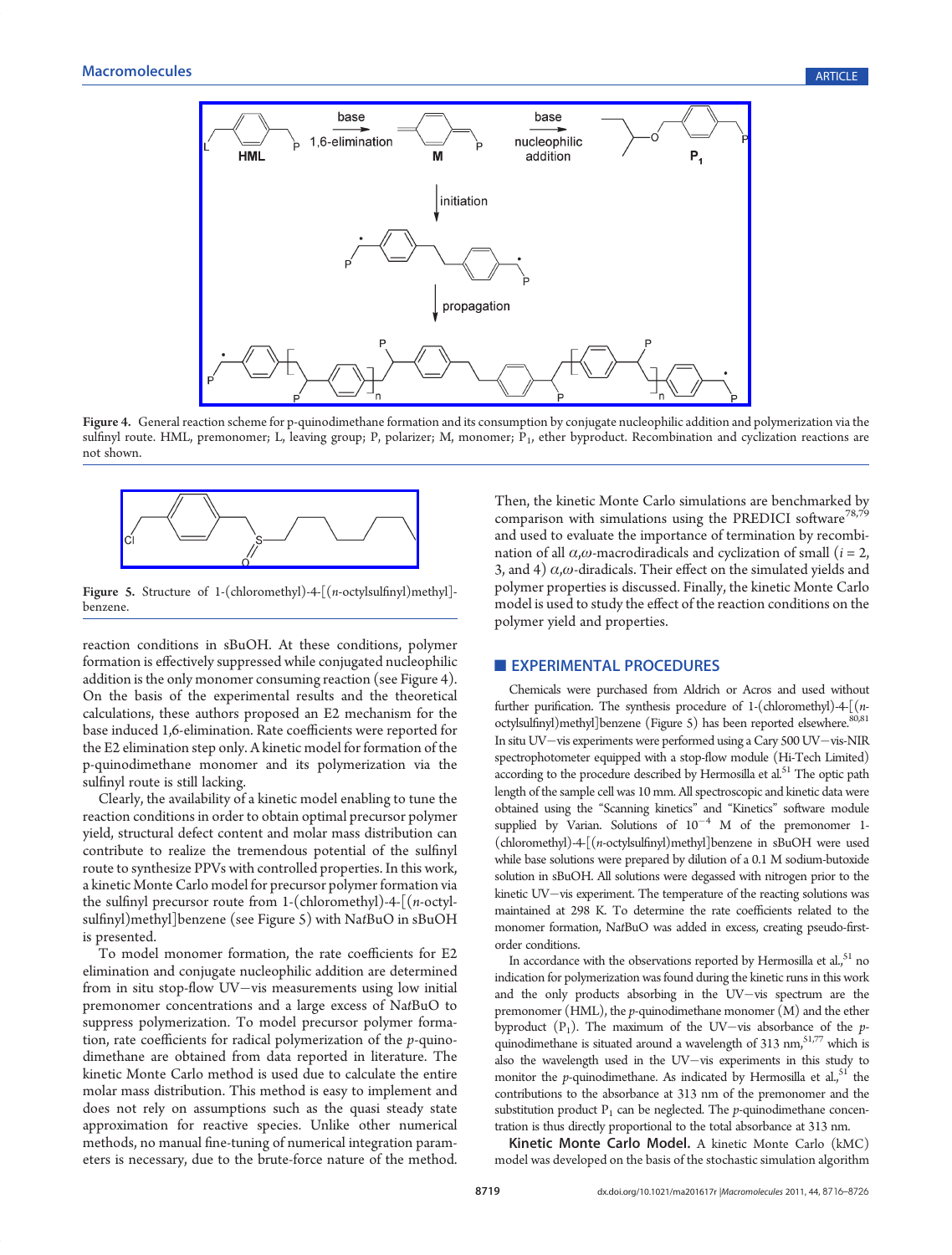

Figure 6. Plot of  $-\ln(A(t + \Delta t) - A(t))$  as a function of reaction time and base concentration. Reaction conditions: 298 K,  $\text{[HML]}_0 = 10^{-4}$  M,  $[RO<sup>-</sup>]_{0} = 10^{-3} M$ ,  $4 \times 10^{-3} M$ ,  $10^{-2} M$ ,  $4 \times 10^{-2} M$ ,  $10^{-1} M$ . Symbols: experimental data from the Guggenheim method. Full line: linear regression. The slope of the straight lines is the observed rate coefficient for the 1,6-elimination as a function of the base concentration.

Table 1. Observed Rate Coefficients for Monomer Formation $\mathbf{a}^a$ 

| $\left[\text{RO}^-\right]_0(M)$ | 1,6-elimination $(s^{-1})$                                         | nucleophilic addition $(s^{-1})$                                                                       |
|---------------------------------|--------------------------------------------------------------------|--------------------------------------------------------------------------------------------------------|
| 0.1                             | 0.1214                                                             | 0.0206                                                                                                 |
| 0.04                            | 0.0297                                                             | 0.0059                                                                                                 |
| 0.01                            | 0.0172                                                             | 0.0047                                                                                                 |
| 0.004                           | 0.0072                                                             | N/A                                                                                                    |
| 0.001                           | 0.0026                                                             | N/A                                                                                                    |
|                                 |                                                                    | <sup>a</sup> Reaction conditions: 298 K, $\text{[HML]}_0 = 10^{-4}$ M, and $\text{[RO}^-]_0 = 10^{-3}$ |
|                                 | $M, 4 \times 10^{-3} M, 10^{-2} M, 4 \times 10^{-2} M, 10^{-1} M.$ |                                                                                                        |

developed by Gillespie.<sup>82</sup> Details of this method and the reasons for its use are given in section 1 of the Supporting Information.

### RESULTS AND DISCUSSION

Kinetic Modeling of Monomer Formation. In the in situ UV-vis experiments, the kinetics of monomer formation were separated from the polymerization kinetics by adding NatBuO in excess and creating pseudo-first-order conditions. The absorbance of the reaction mixture at 313 nm was measured as a function of the reaction time. The Guggenheim method $^{83,84}$  was applied to extract kinetic information on the formation of the monomer by 1,6-elimination ( $k_{\rm E2}$ , see Figure 4) and its disappearance to the ether byproduct,  $P_1$ , by conjugate nucleophilic addition  $(k_{\text{NA}})$  see Figure 4). In all cases, the absorbance at 313 nm first increased to a maximum value and then decreased with time, indicating that the  $p$ -quinodimethane monomer accumulated before undergoing nucleophilic addition.

The value for the rate coefficient of the 1,6-elimination is determined from the absorbance at low reaction times, i.e. the region where the 1,6-elimination proceeds much faster than the nucleophilic addition (see Supporting Information, section 2). Figure 6 shows the plots of  $-\ln(A_{t+\Delta t} - A_t)$  versus time for the reaction between 1-(chloromethyl)-4-[(n-octylsulfinyl)methyl]benzene and NatBuO in sBuOH. For all five base concentrations, pseudo-first-order plots are obtained over multiple half-lives of the reaction. The observed



Figure 7.  $-\ln(A(t) - A(\infty))$  as a function of reaction time. Reaction conditions: 298 K,  $\text{[HML]}_0 = 10^{-4} \text{ M}$ ,  $\text{[RO}^-]_0 = 10^{-2} \text{ M}$ ,  $4 \times 10^{-2} \text{ M}$ ,  $10^{-1}$  M. Symbols: experimental data from the Guggenheim method. Full line: linear regression. The slope of the straight lines is the observed rate coefficient for the nucleophilic addition.

rate coefficients,  $k_{obs}$   $(s^{-1})$ , and their corresponding NatBuO concentrations (M) are presented in Table 1. Within this concentration range, the 1,6-elimination rate clearly shows pseudo-firstorder dependence on the NatBuO concentration, which was also observed by Hermosilla et al. $51$  Linear regression (see Supporting Information, section 3) yields the intrinsic, bimolecular rate coefficient  $k_{\text{E2}}$  (s<sup>-1</sup> M<sup>-1</sup>) for the 1,6-elimination as  $k_{\text{E2}} = 1.2 \text{ M}^{-1} \text{ s}^{-1}$  at 298 K. Hermosilla et al.<sup>51</sup> reported a value of  $14 \text{ M}^{-1} \text{ s}^{-1}$  at 298 K for  $k_{E2}$ . Using a similar approach as the one used in this work, Pyun et al.<sup>77</sup> reported a value of 0.44  $M^{-1}$  s<sup>-1</sup> for the rate coefficient of the 1,6-elimination of 1-(chloromethyl)-4-[(n-octylsulfinyl)methyl] benzene with NatBuO in  $CH_2Cl_2/MMF$  (4/6) at 298 K. The value determined in this work is situated between Pyun's and Hermosilla's values and gives reasonable agreement with experimental data in combination with literature values for the polymerization kinetics (vide infra).

The Guggenheim method can also be used to determine the value for the rate coefficient of the nucleophilic addition from the absorbance at high reaction times, i.e., the region where the nucleophilic addition is proceeding much faster than the 1,6 elimination. Figure 7 shows the plots of  $-\ln(A_t - A_\infty)$  for the three highest base concentrations 0.01 M, 0.04 and 0.1 M.

Only the pseudo-first-order rate coefficient for the highest base concentration is used for the calculation of the value for the rate coefficient of the nucleophilic addition, the reasoning being that potential polymerization is suppressed most effectively when the nucleophilic addition is proceeding fastest. From the slope obtained for the  $ln(A_t - A_{\infty})$  plot for [NatBuO]<sub>0</sub> = 0.1 M, it is clear that the observed rate coefficient for the nucleophilic addition is  $0.02 \text{ s}^{-1}$ . As mentioned above, the only reactant consuming the  $p$ -quinodimethane is the base in the nucleophilic addition. Therefore, by definition,  $k_{\text{obs}} =$  $k_{\text{NA}}$  [NatBuO]<sub>0</sub>. Solving for  $k_{\text{NA}}$  yields  $k_{\text{NA}} = 0.2 \text{ M}^{-1} \text{ s}^{-1}$ . Using all three observed rate coefficients results in the same value of  $k_{NA}$  =  $0.2 \text{ M}^{-1} \text{ s}^{-1}$  (see Supporting Information section 3). A value for the rate coefficient for the nucleophilic addition of the base was not reported in the kinetic studies by Hermosilla et al.<sup>51</sup> or Pyun et al.<sup>7</sup> The final value of  $k_{\text{NA}} = 0.2 \text{ M}^{-1} \text{ s}^{-1}$  for the rate coefficient for the nucleophilic addition is used as input in the kinetic Monte Carlo modeling, together with the earlier determined value of  $k_{E2}$  =  $1.2 \text{ M}^{-1} \text{ s}^{-1}$  for the rate coefficient for the 1,6-elimination.

To relate the absorbance of the p-quinodimethane monomer at 313 nm to its concentration, its extinction coefficient,  $ε$ , in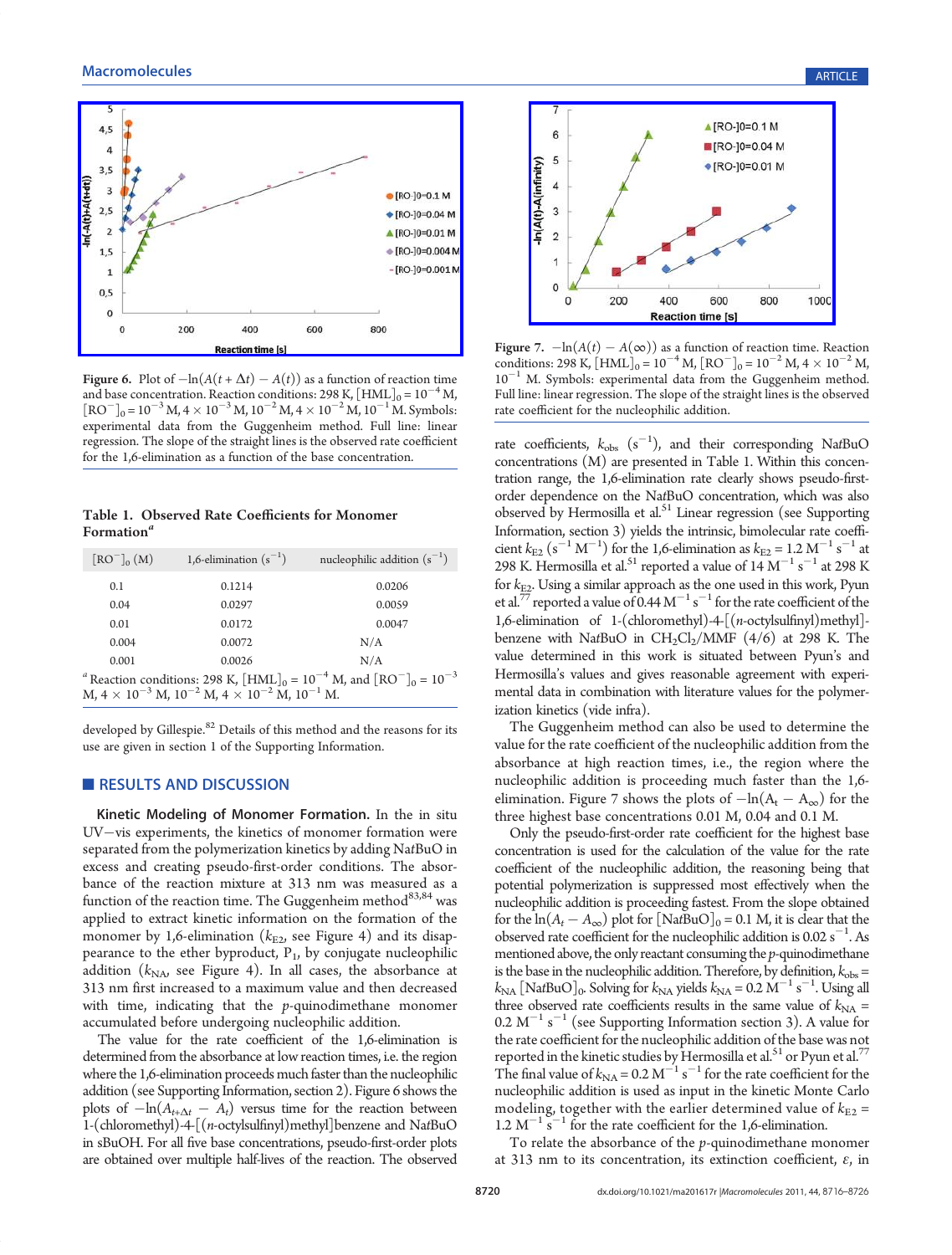sBuOH is required. However, this extinction coefficient cannot be measured directly because the monomer is not stable and, hence, it must be determined by matching<sup>76</sup> the simulated pquinodimethane concentration with the normalized  $UV-vis$ absorbance. Therefore, the extinction coefficient was fitted to the UV-vis data using the kinetic parameters for  $k_{E2}$  and  $k_{NA}$ determined above until a best fit between the experimental and calculated data was obtained. A value of  $\varepsilon = 1.48 \times 10^4$  $M^{-1}$  cm $^{-1}$  was obtained. The approximated value for the extinction coefficient determined<sup>76</sup> by Cho et al. amounts to 2.9  $\times$  10<sup>4</sup> M<sup>-1</sup> cm<sup>-1</sup> for sulfonium substituted p-quinodimethanes in water. For more stable compounds<sup>76</sup> values of  $\varepsilon$ are in the range  $(1.65-6.36) \times 10^4 \,\mathrm{M}^{-1} \,\mathrm{cm}^{-1}$ . Also reported<sup>80</sup> in the literature is the extinction coefficient for the repeating unit in a conjugated PPV chain, i.e.,  $2 \times 10^4 \,\mathrm{M}^{-1} \,\mathrm{cm}^{-1}$ . This must be considered an upper limit for the monomer itself because the polymer chain possesses more  $\pi$ -conjugation. Finally, Denton et al. report<sup>85</sup>  $1.2 \times 10^4$  M<sup>-1</sup> cm<sup>-1</sup> for sulfonium substituted p-quinodimethanes in water, which differs more than a factor 2 from Cho's value. Denton et al. also refer to a value of 1.27  $\times$   $10^4$  $\text{M}^{-1}$  cm $^{-1}$  for the stable tetracyanobenzoquinodimethane in MeOH.<sup>85</sup>

Figure 8 illustrates the agreement between simulated and experimental UV-vis absorbance for representative initial base concentrations  $[NatBuO]_0 = 0.1$  M and 0.01 M. Clearly, the kinetic model succeeds in describing the exponential regions of the p-quinodimethane intermediate reasonably well.



Figure 8. Normalized UV-vis absorbance at 313 nm as a function of reaction time. Reaction conditions: 298 K,  $[\text{HML}]_0 = 10^{-4} \text{ M}$ ,  $[\text{RO}^-]_0$  $= 10^{-1}$ ,  $10^{-2}$  M. Full line: experimental data. Dotted line: simulated data. Fitted extinction coefficient =14820 M<sup>-1</sup> cm <sup>-1</sup>. .

Kinetic Modeling of Precursor Polymer Formation. Radical p-Quinodimethane Polymerization. Precursor polymer formation via the sulfinyl route from 1-(chloromethyl)-4- $\lceil$ (*n*octylsulfinyl)methyl]benzene with NatBuO in sBuOH has been reported by van Breemen et al.<sup>55</sup> Table 2 summarizes the reported polymerization conditions, product yields and precursor polymer properties. Using a premonomer concentration  $\text{[HML]}_0 = 0.1 \text{ M}$  and sodium tert-butoxide concentrations of  $[\text{NatBuO}]_0 = 0.05, 0.13, \text{ and } 0.2 \text{ M}$  in sBuOH at 308 K, a mixture of the reactant premonomer, ether byproduct and polymer results in each case. Precursor polymer yields range from 42% to 88% and display a maximum as a function of the initial base concentration. The mass averaged molar masses range from  $236 - 249$  kg/mol and are only slightly influenced by the initial base concentration while the initiator and recombination defect content remained very low in all cases. Clearly, the occurrence of recombination between  $\alpha$ , $\omega$ -macro-diradicals contributes only marginally to chain growth in the sulfinyl route. Therefore, in a first step, recombination between  $\alpha$ , $\omega$ -macro-diradicals is not considered in the kinetic scheme used to model precursor polymerization in the sulfinyl route. Also, since no experimental data is available on the formation of oligomeric cyclic species produced by intramolecular cyclization of small  $\alpha$ , $\omega$ -macrodiradicals, this reaction was not considered in the kinetic model in a first step.

Values for the rate coefficients for the radical initiation and propagation reactions (see Table 3), based on data available in literature, were used to describe the experimental data of Van Breemen et al. presented in Table 2. Beach<sup>86</sup> described chemical vapor deposition of p-quinodimethanes and subsequent polymerization using rate coefficients derived from the work of

# Table 3. Values for the Rate Coefficients at 308 K for the Reactions Shown in Figure 4

| $k (M^{-1} s^{-1})$  |
|----------------------|
|                      |
| 1.2                  |
|                      |
| $2 \times 10^{-1}$   |
|                      |
| $3 \times 10^{-3}$   |
|                      |
| $1.34 \times 10^{3}$ |
|                      |

|  |  | Table 2. Simulated Polymer Properties as a Function of the Base Concentration and Reaction System at $t = 3600s^d$ |  |  |
|--|--|--------------------------------------------------------------------------------------------------------------------|--|--|
|  |  |                                                                                                                    |  |  |

|                                   | $[\text{RO}^{-}]_{0} = 0.05 \text{ M}$ |                   | $[RO^{-}]_{0} = 0.13 M$ |             |                   | $[RO^{-}]_{0} = 0.20 M$  |                   |
|-----------------------------------|----------------------------------------|-------------------|-------------------------|-------------|-------------------|--------------------------|-------------------|
|                                   | expt                                   | sim               | expt                    | expt        | sim               | expt                     | sim               |
| polymer yield (mol %)             | 42.0                                   | 47.7              | 88.0                    | 88.0        | 86.9              | 80.0                     | 77.0              |
| $P_1$ yield (mol %)               | 3.5                                    | 2.3               | 12.0                    | 12.0        | 13.1              | 20.0                     | 23.0              |
| residual premonomer yield (mol %) | 54.5                                   | 50.0              | $\approx$ 0             | $\approx$ 0 | $\Omega$          | $\approx 0$              | $\mathbf{0}$      |
| mass averaged molar mass (kg/mol) | 236                                    | $241^b$           | 249                     | 238         | $263^{b}$         | 244                      | $226^{b}$         |
| initiator defect (mol %)          | $\overline{\phantom{a}}$               | 0.13 <sup>c</sup> | $< 0.10^a$              | $< 0.10^a$  | 0.11 <sup>c</sup> | $\overline{\phantom{a}}$ | 0.14 <sup>c</sup> |
| recombination defect (mol %)      | $\overline{\phantom{a}}$               | $\mathbf{0}$      | $< 0.10^a$              | $< 0.10^a$  | $\Omega$          |                          | $\mathbf{0}$      |

<sup>a 13</sup>C NMR detection limit. <sup>b</sup> The reported simulated molar masses were obtained by multiplying the molar mass of a precursor PPV unit (264 g/mol) and the mass averaged chain length of the simulated chain length distributions (CLDs). 'The reported simulated structural defect content is obtained from the ratio of the number of defects and the total number of propagation, initiation and recombination events.  $^d$  Reaction conditions: 308 K, [HML] $_{\rm 0}$  = 0.1 M, and  $[RO^-]_0 = 0.05$ , 0.13, and 0.20 M.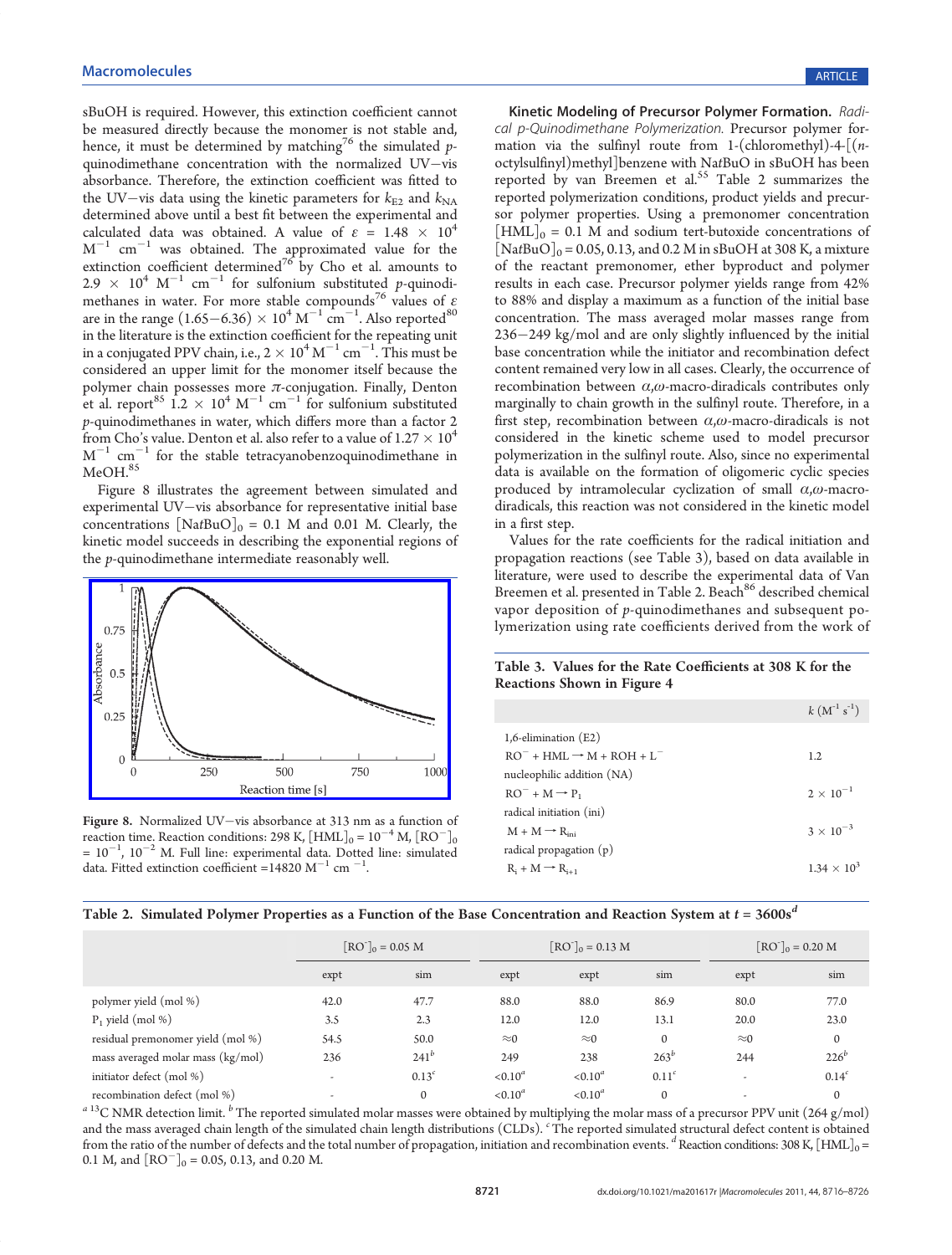Errede and Gregorian.<sup>69</sup> Based on Errede and Gregorian's activation energy of  $E_a = 36.4$  kJ mol<sup>-1</sup> for the propagation step, Beach<sup>86</sup> calculated a termolecular initiation rate coefficient  $k_{\text{ini,3}} = 7 \text{ M}^{-2} \text{ s}^{-1}$ for the CVD process. However, when the polymerization occurs in solution, the initiation reaction is bimolecular. Hence, the value for the initiation rate coefficient reported by Beach was corrected with the value for the propagation coefficient at 308 K (see below) to yield a crude estimate for the value of the bimolecular initiation rate coefficient:  $k_{\text{ini}} = 5 \times 10^{-3} \text{ M}^{-1} \text{ s}^{-1}$ . The value for the rate coefficient for the initiation reaction was further tuned based on the available experimental data to yield  $k_{\text{ini}} = 3 \times 10^{-3} \text{ M}^{-1} \text{ s}^{-1}$ , i.e., close to the value based on the data reported by Beach.

For the propagation rate coefficient at 308 K, Szwarc<sup>68</sup> extrapolated the data reported by Errede and Gregorian<sup>69</sup> and obtained  $A = 2 \times 10^9$   $\text{M}^{-1}$  s<sup>-1</sup> and  $E_a = 36.4$  kJ mol<sup>-1</sup>, yielding  $k_p = 1.34 \times 10^3 \text{ M}^{-1} \text{ s}^{-1}$  at 308 K. It was reported<sup>65</sup> by Errede and Szwarc that the propagation rate coefficient of a polystyryl radical should be much smaller than the propagation rate coefficient of a poly p-xylyl radical. The value at 308 K for the propagation coefficient for styrene is about  $2 M^{-1} s^{-1}$ , much smaller than  $1.34 \times 10^{3} s$  $10^3$  M<sup>-1</sup> s<sup>-1</sup>. The rate coefficients for initiation and propagation were taken as indicated above:  $k_{\text{ini}} = 3 \times 10^{-3} \text{ M}^{-1} \text{ s}^{-1}$  and  $k_{\text{p}} =$  $1.34 \times 10^3 \text{ M}^{-1} \text{ s}^{-1}$ . Table 3 summarizes the rate coefficients used in this work. Note that the rate coefficients for the monomer formation ( $k_{E2}$  and  $k_{NA}$ ) are determined at 298 K while the polymerization kinetics ( $k_p$  and  $k_{\text{ini}}$ ) are determined at 308 K. The temperature dependence of the acid-base and nucleophilic addition reaction is not expected to be large over a temperature interval of 10 K.

Table 2 shows, for three polymerization conditions, the simulated polymer, ether byproduct and premonomer yield, simulated average molar mass and simulated structural defect content at a polymerization time  $t = 3600$  s using the rate coefficients from Table 3. It can be seen from these data that the simulated polymer yield displays a maximum value as a function of the base concentration. The simulated average molar masses follow the trend of the yields and reach a maximum value for an intermediate base concentration  $[RO^-]_0 = 0.13$  M, in close agreement with the trends observed experimentally. The corresponding simulated mass chain length distributions are given in the Supporting Information, section 4. Although the simulated structural defect contents are somewhat above the  $^{13}$ C NMR detection limit, they remain in the same (low) order of magnitude in all three reaction conditions in accordance with the trend observed experimentally. Also, using the kinetic parameters in Table 3, the suppression of the polymerization at the  $UV$ -vis conditions (vide supra) could be simulated: the simulated polymer yields in these conditions varied from 0.0031 mol % to 0.1189 mol % depending on the initial base concentration. Clearly, the kinetic Monte Carlo model is able to capture the experimentally observed trends quite well.

Evaluation of the Importance of  $\alpha$ , $\omega$ -Macro-Diradical Recombination. As mentioned above, in the sulfinyl route,  $\alpha$ , $\omega$ macro-diradical recombination is not expected to have an important contribution to chain growth. However, the recombination of  $\alpha$ , $\omega$ -macro-diradicals is often suggested, but was never incorporated in a kinetic model. Therefore, recombination of  $\alpha$ , $\omega$ macro-diradicals has been implemented in the kinetic Monte Carlo model to evaluate its possible influence on the precursor polymer properties. Kinetic Monte Carlo simulations, with and without recombination, are compared with simulations performed using the PREDICI software.<sup>78,79</sup> The polymerization

Table 4. Simulated Yields and Polymer Properties at  $t = 3600$  s for the Reaction Scheme in Figure 4 and a Reaction Scheme with Recombination of  $\alpha, \omega$ -Macrodiradicals<sup>a</sup>

| [RO <sub>0</sub> ]                              | 0.13 <sub>M</sub> |            |
|-------------------------------------------------|-------------------|------------|
| Recombination rate coefficient $(M^{-1}s^{-1})$ | $\Omega$          |            |
| Polymer yield (mol %)                           | 86.9              | 86.9       |
| $P_1$ yield (mol %)                             | 13.1              | 13.1       |
| Residual premonomer yield (mol %)               | 0                 | $\Omega$   |
| Mass averaged molar mass (kg/mol)               | 263               | 1082       |
| Initiator defect (mol %)                        | 0.11              | 0.11       |
| Recombination defect (mol %)                    | 0                 | $0.07^{b}$ |

<sup>a</sup> Reaction conditions: 308 K,  $[HML]_0 = 0.1$  M, and  $[RO^-]_0 = 0.13$  M.<br><sup>b</sup> The reported simulated initiator defect content is obtained as  $(n_{\text{ini}})/(n_{\text{ini}} + n_p + n_{\text{rc}}) \times 100\%$  in which  $n_{\text{ini}} n_p$  and  $n_{\text{rc}}$  are the number of initiation, propagation and recombination events, respectively. The simulated recombination defect content is obtained as  $(n_{rc})/(n_{ini} + n_p + n_{rc}) \times$ 100%.

conditions used in both simulations are  $\text{[HML]}_0 = 0.1 \text{ M}, \text{[RO]}_0 =$ 0.13 M at 308 K (see Table 2). Recombination of  $\alpha$ , $\omega$ -macrodiradicals is absent in the first simulation; in the second simulation, this recombination reaction is added using an arbitrary value for the rate coefficient  $(k_{\text{rc}} = 5 \text{ M}^{-1} \text{ s}^{-1})$  and the effect on the polymer yield and properties is interpreted. Table 4 compares the results for both simulations.

Considering recombination results in an increase of the mass averaged molar mass by a factor 5 without affecting the yields. This implies that recombination becomes important after the monomer has been consumed and agrees with the findings of Errede and  $Szwarc^{65}$  that dead polymer cannot be produced by recombination of the growing diradicals because this merely doubles the molar mass of the growing species. Table 4 also indicates that the defect content due to recombination remains below the detection limit of <sup>13</sup>C NMR. On average, each  $\alpha$ , $\omega$ macro-diradical has recombined twice at  $t = 3600$  s; since the ratio of recombination defects (0.07) to initiation defects  $(0.11)$  is about 0.66, the average chain contains 2 recombination defects and 3 initiator defects. This implies that recombination events could contribute to polymer growth while the resulting structural defects remain unnoticed in NMR characterization of  $^{13}$ C labeled precursor PPV polymers. However, a clear influence of recombination can be seen in the simulated chain length distributions (CLDs).

Figure 9 shows the simulated CLDs with and without recombination at  $t = 60$ , 600, and 3600 s ([HML]<sub>0</sub> = 0.1 M and [RO<sup>-</sup>]<sub>0</sub> = 0.13 M) together with the results obtained from the PREDICI software.<sup>78,7</sup>

Clearly, kinetic Monte Carlo and PREDICI yield identical results. From the mass CLD at  $t = 60$  s, when most of the monomer is consumed, it can be seen that a second peak emerges in the CLD indicating that a small number of recombination events have occurred. At  $t = 600$  s, more recombination events have occurred: the second peak is more pronounced and the emergence of a third peak (shoulder) at high chain lengths can be observed. At  $t = 3600$  s, chain lengths up to 4000 repeating units (higher than  $10^6$  g/mol p-quinodimethane) are formed. Even for the relatively low value of the recombination rate coefficient, the maximum change lengths produced, within the Monte Carlo sample size, are excessively large (up to chain lengths of 32.000 monomer units), while the experimentally observed range of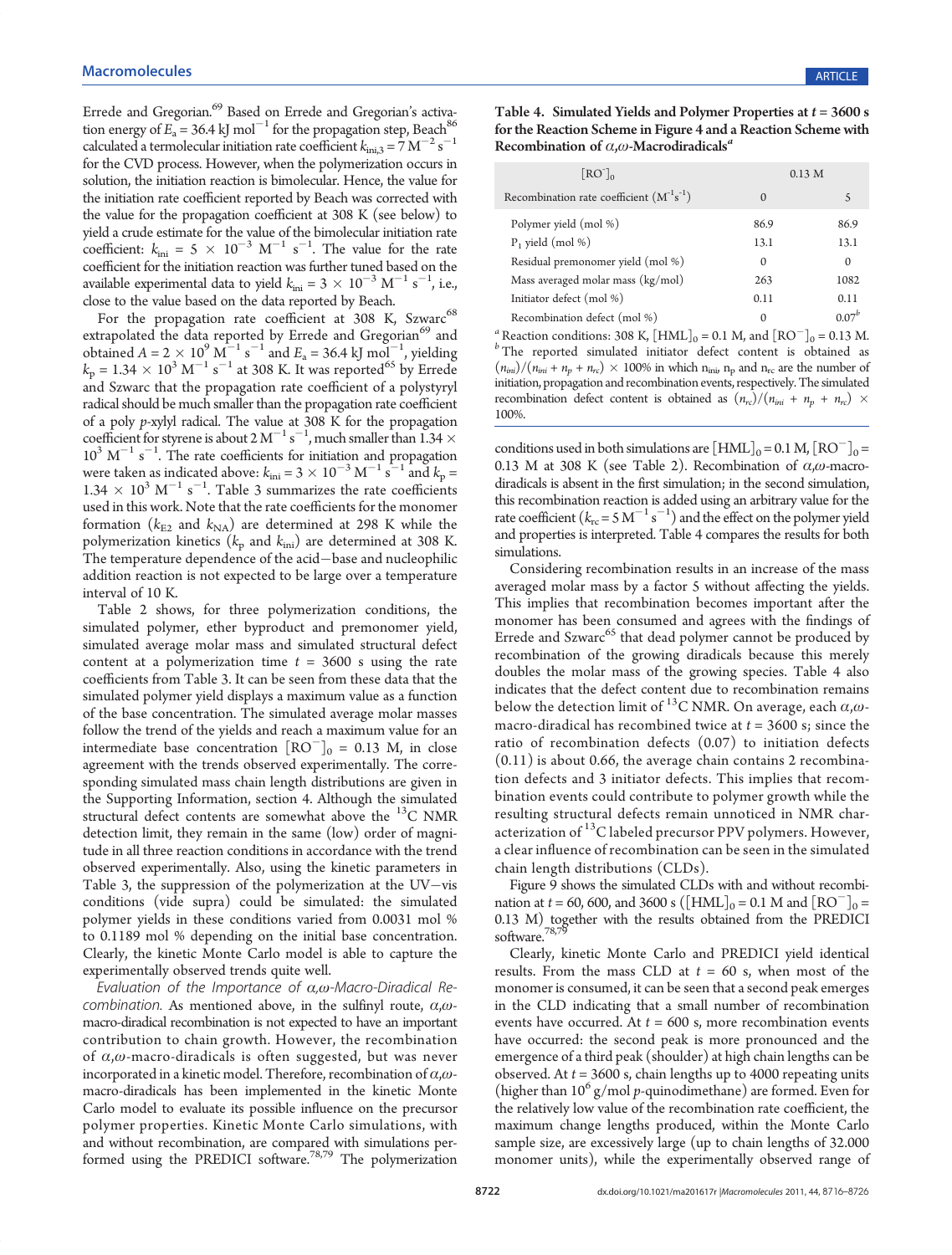

Figure 9. Simulated chain length distributions as a function of recombination rate coe[ffi](http://pubs.acs.org/action/showImage?doi=10.1021/ma201617r&iName=master.img-009.jpg&w=438&h=125)cient and polymerization time. Reaction conditions: 308 K,  $\text{[HML]}_0 = 0.1 \text{ M}, \text{[RO}^-]_0 = 0.13 \text{ M}.$  Red line:  $k_{\text{rc}} = 0 \text{ M}^{-1} \text{ s}^{-1}$ . Green line:  $k_{\text{rc}} = 5 \text{ M}^{-1} \text{ s}^{-1}$ . Blue symbols: PREDICI with  $k_{\text{rc}} = 0 \text{ M}^{-1} \text{ s}^{-1}$ . Black symbols: PREDICI with  $k_{\text{rc}} = 0$ .

molar masses is 236249 kg/mol (see Table 2). This again indicates again that intermolecular recombination can be safely neglected in the sulfinyl route.

For the same polymerization conditions, Adriaensens et al.<sup>50</sup> reported a size exclusion chromatography (SEC) elugram obtained at the end of the polymerization process. The reported SEC elugram is monomodal and shows fronting, akin to the simulated CLDs in the absence of recombination. SEC elugrams showing a second peak have not been reported in any precursor route for PPV synthesis in a protic solvent. The only exception was reported by Vanderzande,  $61$  who found a bimodal distribution in the cosolvent tetrahydrofuran/sBuOH. A polymeric and an oligomeric fraction was found, suggesting an anionic mechanism.<sup>48,55</sup> In aprotic solvents, in the sulfinyl route, often oligomeric fractions are found to be the result of an anionic propagation mechanism coexisting with the radical branch which produces much longer chains. However, in protic solvents such as sBuOH, this is unusual. Moreover, the additional peak in the simulated bimodal CLD is a high molar mass peak, which does not represent the typical oligomeric fraction originating from an anionic mechanism. The simulation data clearly indicate that recombination is negligible during the synthesis of the precursor PPV. One reason for the absence of intermolecular recombination in the sulfinyl route could be steric hindrance of the recombining CHP groups. For the cyclization, which will be discussed in the next paragraph, the same steric hindrance of the recombining CHP groups could prevent the formation of a [2.2]paracyclophane. So far, the formation of [2.2]paracyclophanes has not yet been reported in the sulfinyl route, confirming the point made above.

It can thus be concluded that, for the sulfinyl route, chain growth by recombination of  $\alpha, \omega$ -macro-diradicals is limited and cannot be detected in  $^{13}$ C NMR spectra of labeled PPV polymers, nor in polymerization yields. Kinetic modeling indicates that the effect is strongly pronounced on the mass averaged molar masses and the related mass CLDs. Even if recombination would occur at low rates  $(k_{\rm rc} = 5~{\rm M}^{-1}~{\rm s}^{-1})$ , a second or third peak should be clearly visible in SEC elugrams.

Evaluation of the Importance of Cyclization of  $\alpha,\omega$ -Diradical Oligomers. Termination in the sulfinyl route may occur by cyclization of  $\alpha, \omega$ -diradicals similar to the Gilch<sup>65</sup> route. In this route, the isolated cyclic products are limited to very small chain lengths and [2.2]-paracyclophane-type cyclic products have been identified as the main side products. It was suggested by Errede<sup>65,69</sup> that cyclization becomes unlikely at higher chain lengths, especially at the typically diluted conditions of the

Table 5. Simulated Polymerization Outcome for the Reaction Scheme in Figure 4 and a Reaction Scheme Including Intramolecular Cyclization of Oligomeric ( $i = 2, 3, 4$ )  $\alpha$ , $\omega$ -Diradicals<sup>a</sup>

|                                                                                                                        | $[RO^{-}]_0 = 0.13 M$ |          |  |
|------------------------------------------------------------------------------------------------------------------------|-----------------------|----------|--|
| cyclization rate coefficient $(s^{-1})$                                                                                | $\Omega$              | 10       |  |
| polymer yield (mol %)                                                                                                  | 86.9                  | 84.6     |  |
| $P_1$ yield (mol %)                                                                                                    | 13.1                  | 15.2     |  |
| residual premonomer yield (mol %)                                                                                      | $\Omega$              | $\Omega$ |  |
| cyclic product yield (mol %)                                                                                           | $\Omega$              | 0.2      |  |
| mass averaged molar mass (kg/mol)                                                                                      | 263                   | 767      |  |
| initiator defect (mol %)                                                                                               | 0.11                  | 0.09     |  |
| <sup>a</sup> Reaction conditions: 308 K, $\text{[HML]}_{0} = 0.1 \text{ M}$ , and $\text{[RO]}_{0} = 0.13 \text{ M}$ . |                       |          |  |

precursor routes. Errede<sup>69</sup> observed that termination is second order in the total radical concentration, suggesting that the main termination mechanism cannot be cyclization for every chain length and that cyclization mainly occurred for oligomeric (chain lengths  $i = 2, 3, 4$ ) diradicals.

According to Schwalm et al., $36$  the formation of cyclic oligomers may go unnoticed as they do not precipitate with the polymer and, therefore, cannot be detected by  $^{13}$ C NMR<sup>35</sup> of precipitated polymer samples produced via the sulfinyl route.<sup>35</sup> To evaluate the effect of intramolecular cyclization of oligomeric (chain lengths  $i = 2, 3, 4$ )  $\alpha, \omega$ -diradicals on the yields and polymer properties, simulations with and without cyclization are compared. The same polymerization conditions as above are used, i.e.,  $[HML]_0 = 0.1$  M and  $[RO^-]_0 =$ 0.13 M. Since literature data on cyclization in the sulfinyl route are not available, the value for the rate coefficient for cyclization is set at an arbitrary value of 10  $s^{-1}$  resulting in a yield of cyclic products of 0.2 mol % (see Table 5).

For  $p$ -xylylene polymerization, Errede $69$  reports cyclic oligomer yields in the order of 1 mol % indicating that in the absence of a polarizer, P, the tendency for intramolecular recombination of the unsubstituted  $\alpha$ , $\omega$ -diradicals (i = 2, 3, and 4) is higher than that of their sulfinyl counterparts due to the absence of steric hindrance exerted by the CHP-group. As mentioned, the yield of cyclic products is distributed with respect to the chain length i, i ranging from 2 to 4. The CLD of the cyclic products is given in Table 6; the yield of the cyclic products in this CLD is 0.2 mol %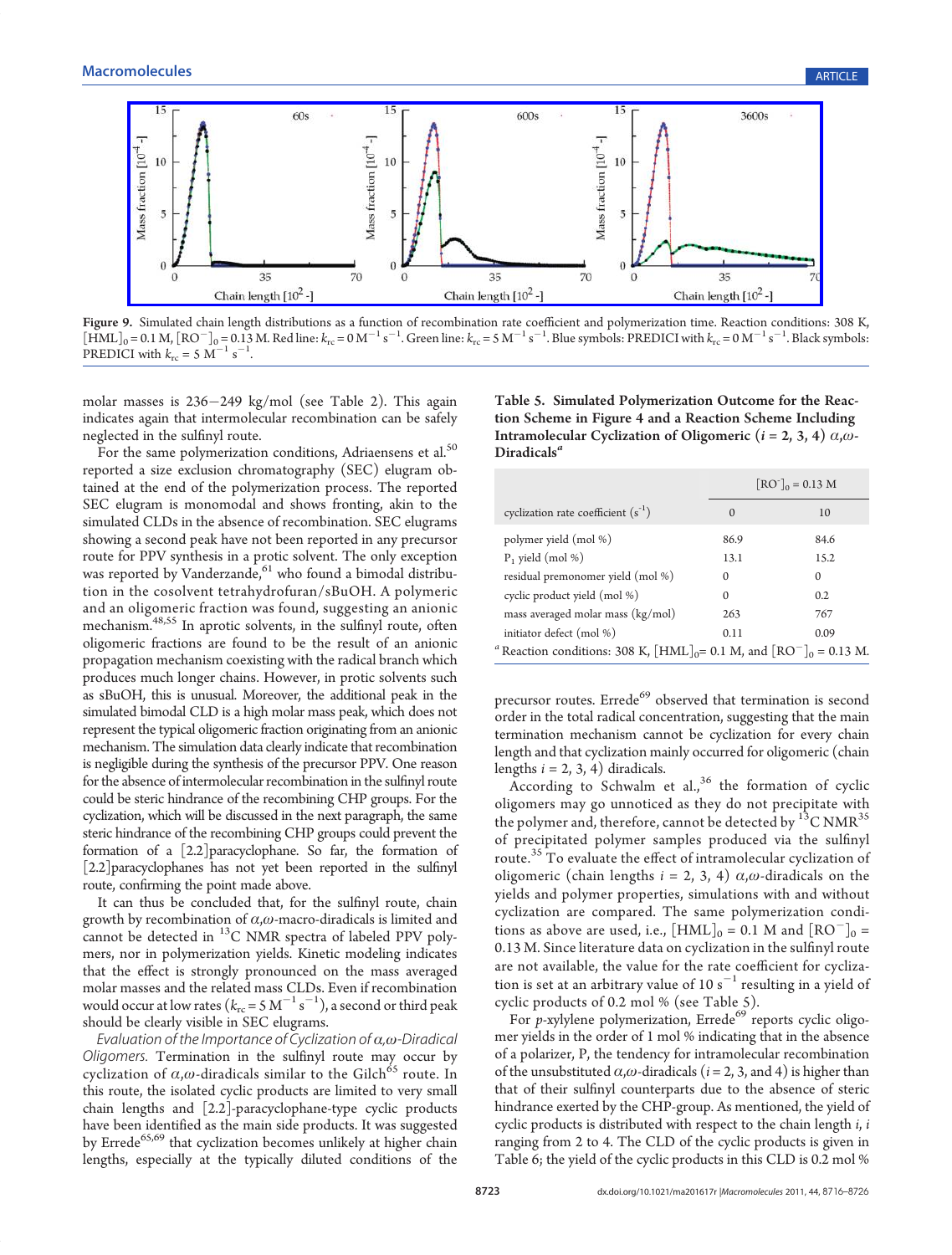Table 6. Chain Length Distribution for the Cyclic Products Formed via Cyclization<sup>a</sup>

| chain length                                                                                                       | $\mathcal{D}$ | 3    |      |
|--------------------------------------------------------------------------------------------------------------------|---------------|------|------|
| number fraction                                                                                                    | 0.40          | 0.33 | 0.27 |
| mass fraction                                                                                                      | 0.28          | 0.34 | 0.38 |
| <sup>a</sup> Reaction conditions: 308 K, $\text{[HML]}_0 = 0.1 \text{ M}$ , and $\text{[RO]}_0 = 0.13 \text{ M}$ . |               |      |      |

and hence very small compared to the CLD of the  $\alpha$ , $\omega$ -macroradicals which represents 84.6 mol %. The total mass CLD is essentially the mass CLD of the  $\alpha,\omega$ -macrobiradicals.

Considering cyclization of small oligomeric  $\alpha$ , $\omega$ -diradicals results in a large increase in mass averaged molar mass of the macroradicals because the cyclization of the oligomeric  $\alpha$ , $\omega$ diradicals leads to a lower total radical concentration. Schwalm et al. observed $36,37$  up to 30% yields of [2.2]-paracyclophane (the internally recombined dimer diradical) in the Gilch route while the produced polymers exhibited mass averaged molar masses up to  $10^6$  g/mol. In our view, it is highly likely that these high chain lengths not only result from chain growth by recombination of  $\alpha$ , $\omega$ -macro-diradicals, as suggested by Schwalm et al.,<sup>37</sup> but can, at least partly, also be attributed to the large cyclization rates and the concomitant increase in chain length.

In the presence of cyclization, the fraction of initiation defects at the end of the process is 0.1 mol %, which is lower than in case cyclizations are absent. This can be explained by the fact that the initiation defects of the cyclic oligomers are not taken into account for the calculation of the initiation defects in Table 5, as explained in the Supporting Information, section 1. For the calculation of polymer properties and structural defects, the high molar mass fraction, i.e., the  $\alpha,\omega$ -macro-diradicals, is considered.

Our simulations indicate that even very low yields of cyclic oligomers would lead to an important increase of the chain length. In contrast to the Gilch route, the isolation of cyclic products has not been reported for the sulfinyl route, most likely due to their very low yields and increased sterical hindrance of the sulfinyl groups  $(P = S(O)C_8)$  compared to the Gilch  $(P = Cl)$ and p-xylylene polymerizations  $(P = H)$ . Apparently, the cyclization of small oligomeric  $\alpha,\omega$ -diradicals can be safely neglected for the sulfinyl route.

Effect of Reaction Conditions on Monomer and Polymer Formation. After ensuring that termination reactions can be neglected, the effect of the reaction conditions on the PPV process can be investigated over a broad range of concentrations. Section 5 in the Supporting Information illustrates this and allows to conclude that the final polymer properties and yields are only influenced by the ratio  $\text{[RO}^{-1}_{0}/\text{[HML]}_{0}$ . This can be understood by the bimolecular nature of all concerned reactions and, hence, the independence of the relative reaction rates on the absolute values of the concentrations. It must be stressed that there is no dilution effect on the final yields and properties because unimolecular reactions are absent in the model. The direct consequence of the above observation is that a single independent variable, i.e.,  $\text{[RO]}_0/\text{[HML]}_0$  can be used to visualize the results.

Focusing on the regime of interest, i.e., where high polymer yields are obtained, the reactant concentrations are varied over a narrow range to see how chain length and structural defects of the precursor polymer can be influenced. The simulation results are displayed in Figure 10 which shows the final yields and properties as a function of the initial reactant ratio  $\mathrm{[RO^{-}]_{0}/[HML]_{0}}$  for two values of  $\mathrm{[HML]_{0}}$ 



Figure 10. Influence of the ratio of initial base to premonomer concentration on the simulated final yields of substitution product  $P_1$ and polymer, the mass averaged molar mass and the structural defect content. Reaction conditions:  $\text{[HML]}_0 = 10^{-1}$  M (red line),  $10^{-2}$  M (black line), and 308 K.

(0.1 and 0.01 M). Again, it is clear that the final yields and properties depend only on  $[RO^-]_0/[HML]_0$ . The absolute values of the reactant concentrations only influence the rate at which the reaction system approaches the final values. As noted before, the polymer yield for  $[RO^-]_0/[HML]_0 = 1.3$  is higher than for  $[RO^-]_0/[HML]_0 = 0.5$  and  $[RO^-]_0/[HML]_0 =$ 2.0. However, an even higher polymer yield can be achieved for  $\text{[RO}^{-}\text{]}_{0}/\text{[HML]}_{0}$  equal to unity. The occurrence of this maximum can be understood from the behavior of the substitution product yield  $Y_{P1}$  as a function of  $[RO^-]_0/[HML]_0$ : as the base excess increases, more and more substitution product is formed at the cost of polymer formation, as their sum equals 100 mol % yield. However, for  $[RO^-]_0/[HML]_0$  lower than unity, not enough base is present to convert all of the premonomer to monomer, lowering both polymer and byproduct yield and increasing the amount of unreacted premonomer. Hence, neither too low nor too high base concentrations are suitable for obtaining high polymer yields.

Figure 10 also shows the corresponding mass averaged molar mass as a function of  $[RO^-]_0/[HML]_0$ : it can be seen that the mass averaged molar mass follows the trend of the polymer yield, for the same reasons as mentioned before. The actual value of the mass averaged molar mass varies between 200 kg/mol and 300 kg/mol, depending on the reaction condition.

As shown above, termination can be neglected in the sulfinyl route and, hence, every precursor polymer chain contains only 1 structural defect due to initiation. This means that the lowest initiation defect fraction will always correspond to the highest average chain lengths (compare the upper and lower right-hand graphs in Figure 10). Figure 10 also illustrates that the defect content can be changed by no less than 50% (from 0.1 mol % to 0.15 mol % depending on the reaction condition).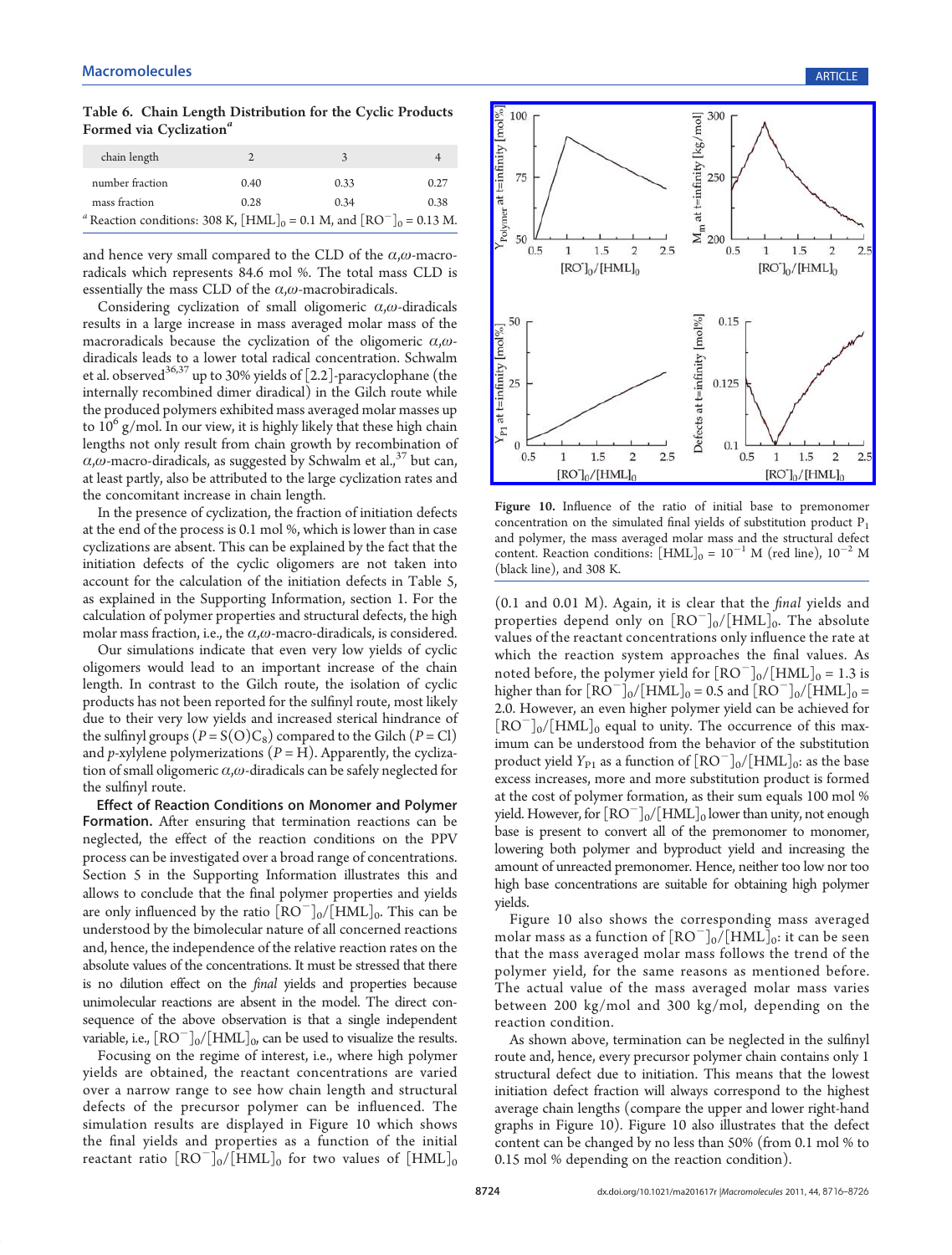In addition, the mass averaged molar mass (see Figure 10) yields an estimate of the potential conjugated chain length of the precursor polymer chains. Neglecting the Gaussian nature of propagation steps (at both ends of the initiator defect) and assuming a perfect thermal elimination of the precursor polymer, the simulated *mass averaged* conjugated chain length corresponds to exactly half of the mass averaged molar mass. However, it must be mentioned that experimentally measured conjugation lengths are strong functions of the measurement technique itself, and by no means they lead to a unique value of the conjugated chain length. In any case, the value of the conjugation length simulated must be considered an upper limit of the real value.

The simulation results clearly show that, for a given combination of premonomer and base with its inherent kinetics, there is a unique reaction condition which will result in the highest polymer yield and the highest chain lengths with the lowest amounts of defects. Moreover, the structural defect content and chain (and conjugation) length can be varied by as much as 50% by changing the proper choice of  $\rm [RO^-]_0/[HML]_0.$ 

# 5. CONCLUSIONS

A kinetic model for the base-inducted polymerization reaction of 1-(chloromethyl)-4-[(n-octylsulfinyl)methyl]benzene in sBuOH was developed to investigate the effect of reaction conditions on PPV polymer properties. Experiments were designed to determine values for rate coefficients for the monomer formation and ether byproduct formation. Experimental and simulated reaction conditions span a product range from 95% polymer yield to 100% ether byproduct yield. The kinetic Monte Carlo model succeeds in predicting the experimentally observed trends over a broad range of experimental conditions, such as the suppression of polymerization and the competition between the anionic formation of the ether byproduct and precursor polymer formation via a radical mechanism. The effect of intramolecular and intermolecular recombination during precursor PPV synthesis was modeled and found to be negligible upon comparison with experimental data.

It was shown that the final polymer yield and properties are only determined by the ratio  $[RO^-]_0/[HML]_0$ , while the absolute concentration values determine the rate at which the final yields and properties are approached. Simulations allowed determination of reaction conditions yielding targeted polymer yields and mass averaged molar masses with targeted amount of structural defects, which can serve as a guideline for precursor synthesis of conjugated polymers.

### **ASSOCIATED CONTENT**

**S** Supporting Information. Section 1, kinetic Monte Carlo model; section 2, mathematical details of the Guggenheim method; section 3, linear regression for the determination of  $k_{\text{E2}}$  and  $k_{\text{NA}}$ ; section 4, mass chain length distributions; section 5, effect of reaction conditions on monomer and polymer formation. This material is available free of charge via the Internet at http://pubs.acs.org.

#### **ACKNOWLEDGMENT**

P.V.S. acknowledges financial support from the Interuniversity Attraction Poles Programme, Belgian State, Belgian Science Policy, the Institute for the Promotion of Innovation through

Science and Technology in Flanders (IWT Vlaanderen), and the "Long Term Structural Methusalem Funding by the Flemish Government". J.V. gratefully acknowledges the fund for Scientific Research Flanders (FWO), for granting a Ph.D. fellowship.

#### **REFERENCES**

(1) Burroughes, J.; Bradley, D.; Brown, A.; Marks, R.; Friend, R.; Holmes, A. *Nature* 1990, 347, 539.

(2) Friend, R.; Gymer, R.; Holmes, A.; Burroughes, J.; Marks, R.; Taliani, C.; Bradley, D.; Dos Santos, D.; Bredas, J.; Logdlund, M.; Salaneck, W. Nature 1999, 397, 121-128.

(3) Meir, H. Angew. Chem. 1992, 104, 1425–46.

(4) Hide, F.; Diaz-Garcia, M. A.; Schwartz, B. J.; Heeger, A. J. Acc. Chem. Res. 1997, 30, 430-436.

(5) McGehee, M. D.; Heeger, A. J. Adv. Mater. 2000, 12, 1655-1668.

(6) Petty, M. C., Bryce, M. R., Bloor, D., editors. Introduction to molecular electronics; Edward Arnold: London, 1995.

(7) Loutfy, R. O.; Hor, A. M.; Hsiao, C. K.; Baranyi, G.; Kazmaier, P. Pure Appl. Chem. 1988, 60, 1047-1054.

(8) Nalwa, H. S., Ed. Nonlinear optics of organic molecules and polymers; CRC: New York, 1997.

(9) Feringa, L.; Jager, W. F.; de Lange, B. Tetrahedron 1993, 49, 8267–8310.

(10) Pan, J.-Q.; Chen, Z.-K.; Xiao, Y.; Huang, W. Chin. J. Polym. Sci. 2000, 18 (6), 541–549.

(11) Sirringhaus, H.; Brown, P. J.; Friend, R. H.; Nielsen, M. M.; Bechgaard, K.; Langeveld-Voss, B. M. W.; Spiering, A. J. H.; Janssen, R. A. J.; Meijer, E. W.; Herwig, P.; de Leeuw, D. M. Nature 1999, 401, 685.

(12) Erb, T.; Raleva, S.; Zhokhavets, U.; Gobsch, G.; Stühn, B.; Spode, M.; Ambacher, O. Thin Solid Films 2004, 450, 97.

(13) Greiner, A.; Martelock, H.; Heitz, W. Synth. Met. 1991, 4143, 881–884.

(14) Heitz, W.; Brugging, W.; Freund, L.; Gailberger, M.; Greiner, A.; Jung, H.; Kampschulte, I.; Niesner, N.; Osan, F.; Schmidt, H. W.; Wicker, M. Makromol Chem 1988, 189, 119-127.

(15) Greiner, A.; Heitz, W. Makromol. Chem. Rapid Commun. 1988, 9, 581–588.

(16) Brenda, M.; Greiner, A.; Heitz, W. Makromol Chem 1990, 191, 1083–1100.

(17) Wayne Cooke, A.; Wagener, K. B. Macromolecules 1991, 24, 1404–1407.

(18) Wang, D.; Wei, P.; Wu, Z. Macromolecules 2000, 33, 6896–6898.

(19) Conticello, V. P.; Gin, D. L.; Grubbs, R. H. J. Am. Chem. Soc. 1992, 114, 9708–9710.

(20) Staring, E. G.; Braun, D.; Rikken, G. L. J. A.; Demandt, R. J. C. E.; Kessener, Y. A. R. R.; Bouwmans, M.; Broer, D. Synth. Met. 1994, 67, 71–75.

(21) Chang, W.-P.; Whang, W.-T.; Lin, P.-W. Polymer 1996, 37, 1513–1518.

(22) Dili€en, H.; Vandenbergh, J.; Banishoeb, F.; Adriaensens, P.; Cleij, T. J.; Lutsen, L.; Vanderzande, D. J. M. Macromolecules 2011, 44, 711–718.

(23) de Kok, M. M.; van Breemen, A. J. J. M.; Adriaensens, P. J.; van Dixhoorn, A.; Gelan, J. M.; Vanderzande, D. J. Acta Polym. 1998, 49, 510–513.

(24) Gowri, R.; Padmanaban, G.; Ramakrishnan, S. Synth. Met. 1999, 101, 166–169.

(25) Chen, Z. K.; Pan, J. Q.; Lee, N. H. S.; Chua, S. J.; Huang, W. Thin Solid Films 2000, 363  $(1-2)$ , 98-101.

(26) Kesters, E.; de Kok, M. M.; Carleer, R. A. A.; Czech, J. H. P. B.; Adriaensens, P. J.; Gelan, J. M.; Vanderzande, D. J. Polymer 2002, 43, 5749–5755.

(27) Kesters, E.; Vanderzande, D.; Lutsen, L.; Penxten, H.; Carleer, R. Macromolecules 2005, 38 (4), 1141–1147.